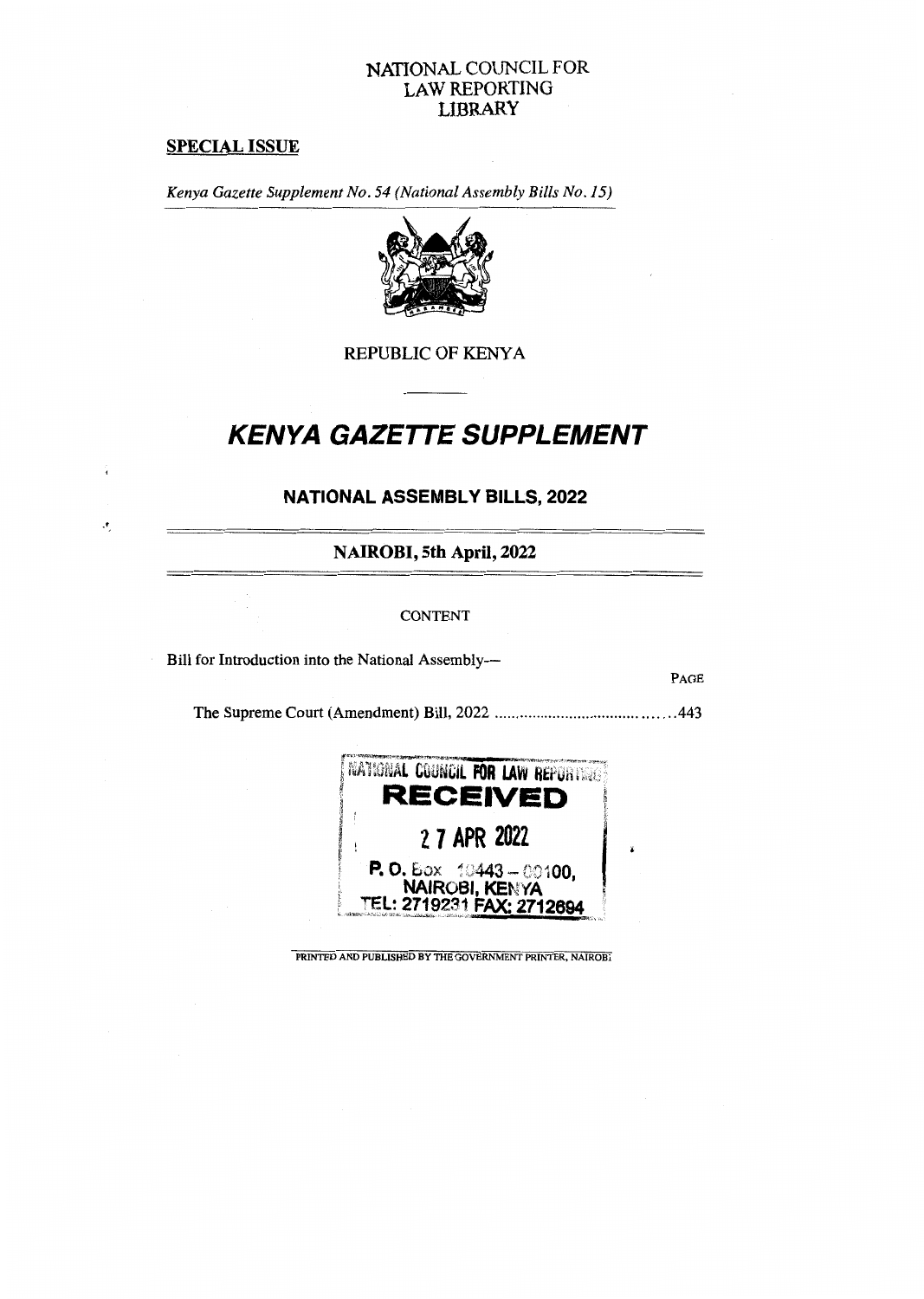### **THE SUPREME COURT (AMENDMENT) BILL, 2022**

#### **A Bill for**

## **AN ACT of Parliament to amend the Supreme Court Act and for connected purposes**

**ENACTED** by Parliament of Kenya, as follows-

1. This Act may be cited as the Supreme Court (Amendment) Act, 2022. Short title.

2. The Supreme Court Act (hereinafter referred to as the "principal Act") is amended in section 2—

(a) by deleting the definition of "Chief Registrar";

- (b) by inserting the words "of Kenya as established under Article 163 (1) of the Constitution" at the end of the definition of "Court";
- (c) by inserting the words "and includes a deputy registrar" at the end of the definition of "Registrar"; and
- (d) by inserting the following new definitions in their proper alphabetical sequence—

"petition" means a petition filed under Articles 58(5), 163(3)and (4) and 168(8) of the Constitution;

"proceedings" means presentation made before the Court under Article 163(2) of the Constitution for final determination on a matter;

"preliminary procedures" means presentation made before a single judge, a two judge bench, or the Registrar, on a matter preparatory in nature; and

"president" means the president of the Supreme Court.

**3.** Section 3 of the principal Act is amended in paragraph (d) by deleting the words "including matters relating to the transition from the former to the present constitutional dispensation" appearing immediately after the words "legal matters".

 $\mathbf{I}$ 

Amendment of section 3 of No. 7 of 2011.

Amendment of section 2 of No. 7 of 2011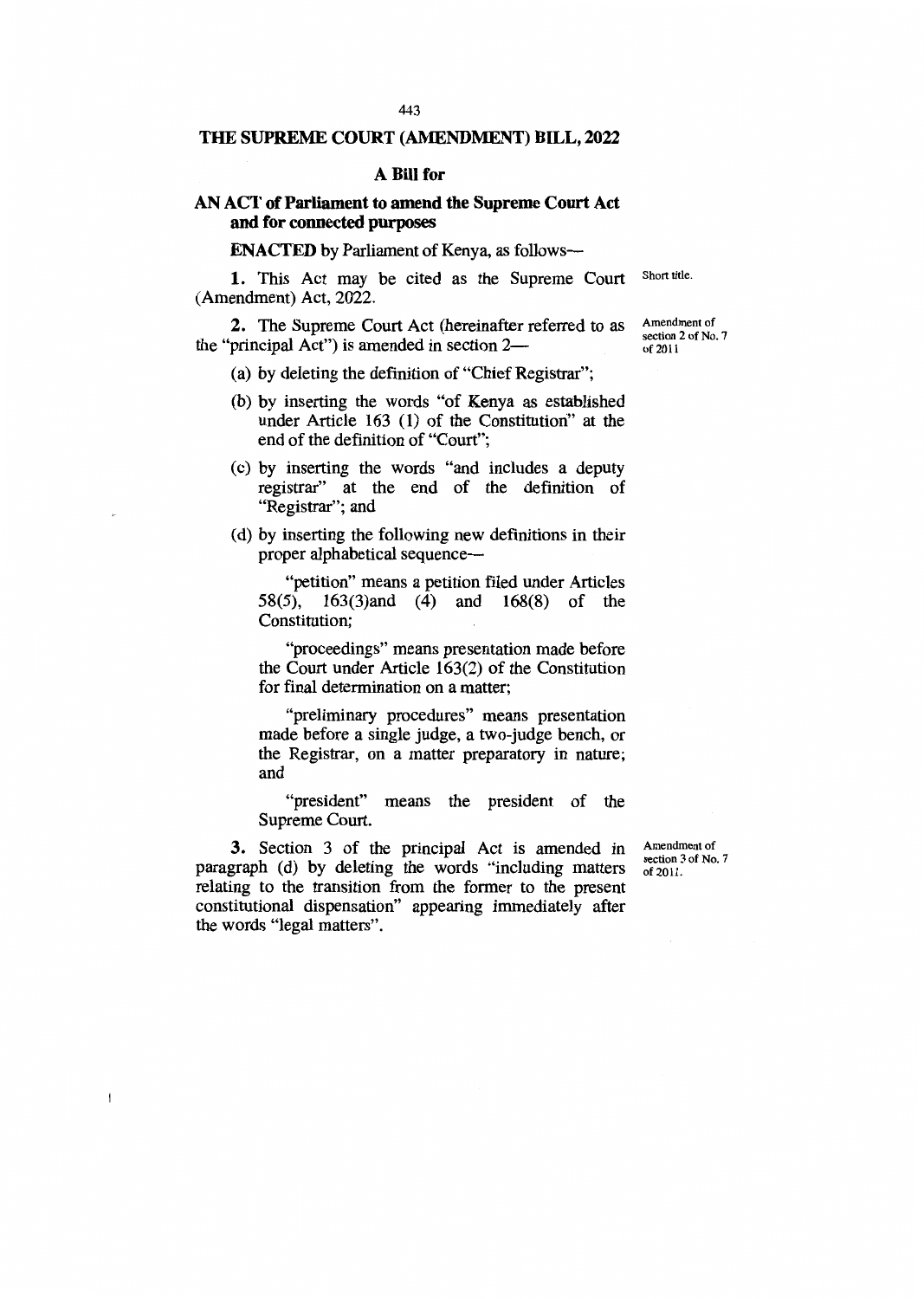4. The principal Act is amended by inserting the Insertion of new following new section immediately after section 3—

3A. Nothing in this Act shall be construed to impair the powers of the Court to make such orders or provide such directions as may be necessary for the administration of justice. Inherent powers of the Court.

5. The principal Act is amended by repealing section 4 and substituting therefor the following new section-

> 4. Subject to Article 163 (2) of the Constitution,a vacancy in the Supreme Court shall not affect the jurisdiction of the Court.

6. Section 6 of the principal Act is amended in subsection (2) by inserting the following words at the end of the sentence—

"and perform any administrative duty that may be necessary for the proper conduct of the affairs of the Court."

7. The principal Act is amended by inserting the following new section immediately after section 6—

Functions of the **6A.** The president of the Court shall president

- (a) be the head of the Court and shall, in that regard, oversee the proper management and administration of the Court;
- (b) be responsible for the allocation of cases, constitution of benches, and determination of sittings of the Court; and
- (c) be responsible for giving general directions for the administration of the Court.

8. The principal Act is amended by repealing section 8.

9. Section 9 of the principal Act is amended by deleting subsection (1) and substituting therefor the following new subsection —

Repear of section  $801100.706$ 2011.<br>Amendment of

section 9 of No. 7  $\frac{1}{2}$ section 9 of 190. of 2011.

Amendment of<br>Action 6 of Mo  $\frac{1}{6}$  0.110.7 of 2011.

Insertion of new<br>Institute 6.4 in Mo section 6A in No.<br> $7.62011$ 7 of 2011.

 $\sum_{i=1}^{n} a_i$ section 3A in No. 7 of 2011.

Repeal and<br>replacement of placement of scuon 4 of 180. 7

of 2011.

 $\overline{\phantom{a}}$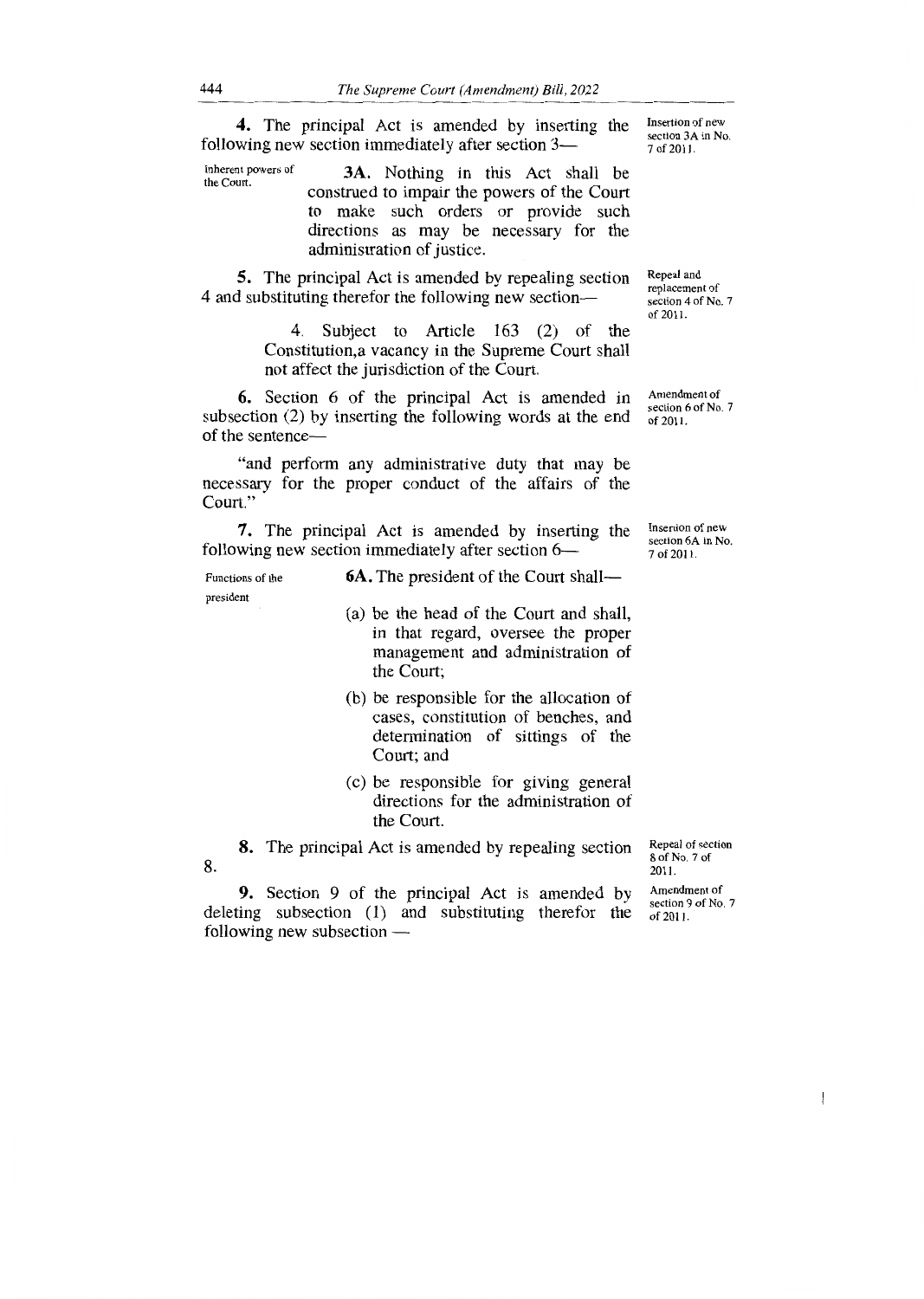"(1) There shall be a Registrar of the Supreme Court who shall be appointed pursuant to Article 161(3) of the Constitution."

10. Section 10 of the principal Act is amended in subsection  $(1)$  —

(a) by deleting the opening statement and substituting therefor the following new opening statement—

"(1) The Registrar shall be responsible for"

- (b) by deleting paragraph (c) and substituting therefor the following new paragraph—
- "(c) taxing costs of any proceedings before the Court as between the parties;"

11. The principal Act is amended by inserting the following new section immediately after section  $11-$ 

Case management. 11A.The Court shall implement and promote measures to maintain the integrity and efficient operation of the registry, including—

- (a) case management;
- (b) automation of records and business processes of the Court;
- (c) protection and management of information; and
- (d) promotion of the use of information, and communication technology.

**12.** The principal Act is amended in the heading to Part III by inserting the word "ORIGINAL" immediately before the word "JURISDICTION".

**13.** The principal Act is amended by repealing section 13 and substituting therefor the following new section—

Advisory opinion **13.** (1) The Court may give an advisory opinion under Article 163(6) of the Constitution at the request of—

(a) the national government;

Amendment of the heading to Part III of No. 7 of 2011.

Repeal and replacement of section 13 of No. 7 of 2011

Amendment of section 10 of No. 7 of 2011.

Insertion of new section 11A in No. 7 of 2011.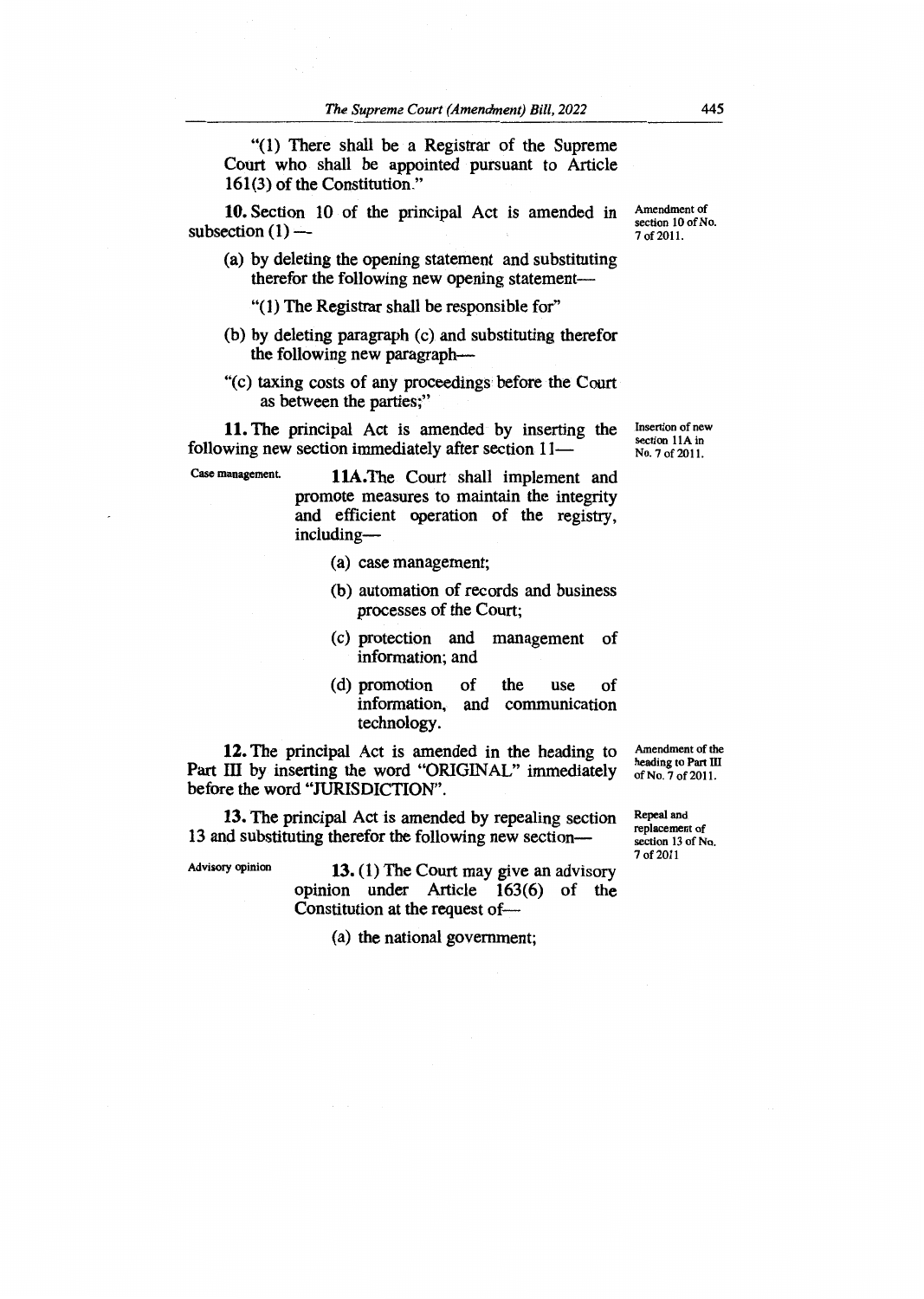(b) a State organ; or

(c) a county government with respect to a matter concerning the county government.

(2) A request for an advisory opinion shall clearly state the specific questions on which the opinion of the Court is being sought.

(3) The nature of opinion sought shall not be adversarial, abstract, or hypothetical.

(4) The Court may, on its own motion, invite an expert whose opinion on the subject matter it deems relevant.

(5) The Court may decline to assume jurisdiction on the subject matter in question, and state its reasons.

(6) An advisory opinion has the same binding effect as any other decision of the Court.

14. The principal Act is amended by inserting the following new section immediately after section 13—

Determinations in a **13A.** (1) Pursuant to Article 58(5) of state of emergency. the Constitution, a person may petition the Supreme Court for determination of the validity of-

- (a) a declaration of a state of emergency;
- (b) any extension of a declaration of a state of emergency; or
- (c) any legislation enacted or other action taken in consequence of a declaration of a state of emergency.

(2) A petition under subsection (1) shall be made in accordance with the Rules made under this Act.

14. **15.** The principal Act is amended by repealing section Repeal of section 14 of No. 7 of 2011.

Insertion of new section 13A in No. 7 of 2011.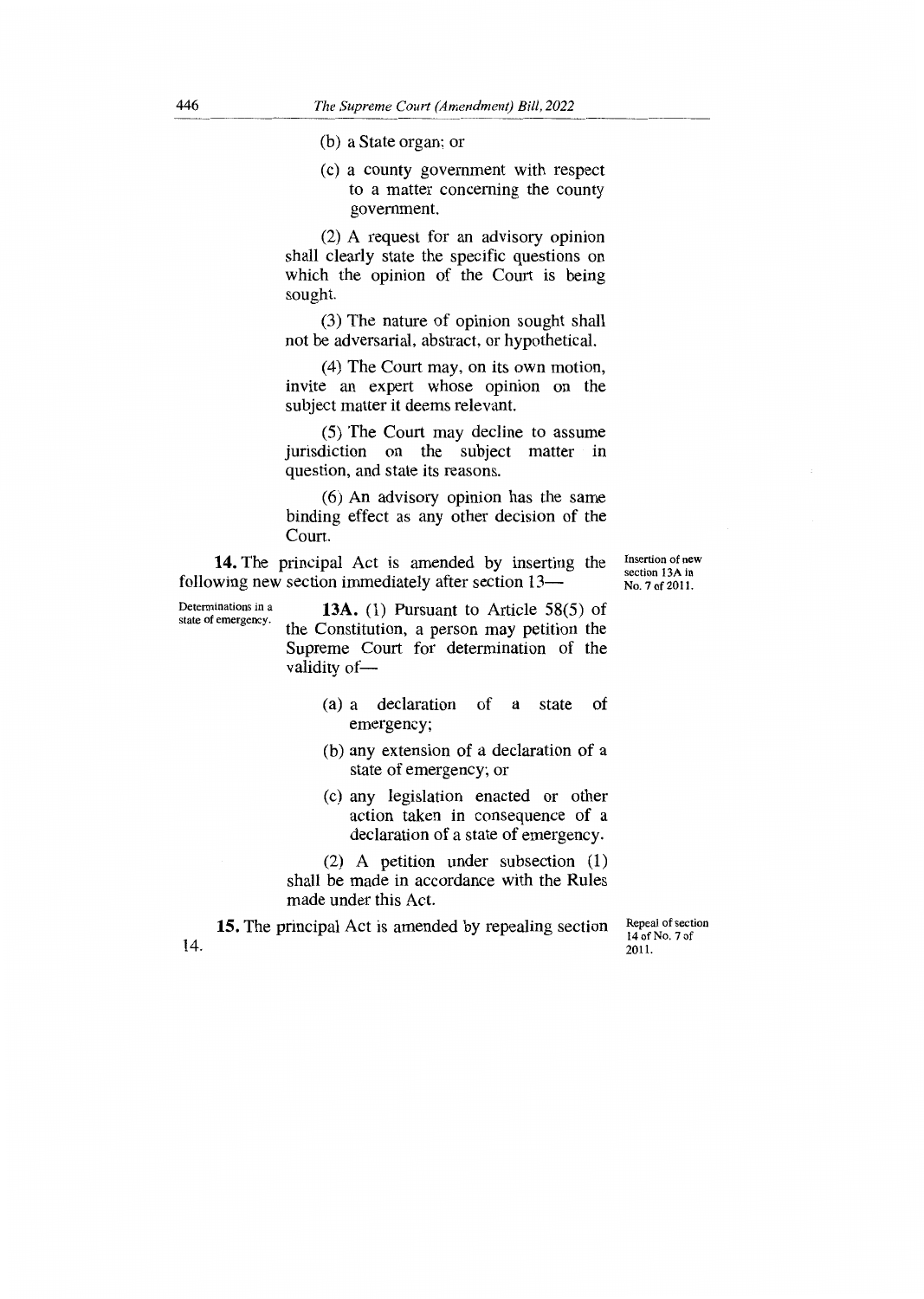**16.** The principal Act is amended by deleting the heading to Part IV and substituting therefor the following new heading— Repeal and replacement of the heading to Part IV of No. 7 of 2011.

## "APPELLATE JURISDICTION OF THE SUPREME couRr.

17.The principal Act is amended by inserting the following new sections immediately after section 15—

Appeal as of right. **15A.** Pursuant to Article 163(4)(a) of the Constitution, appeals shall lie from the Court of Appeal to the Supreme Court as of right in any case involving the interpretation of the Constitution.

Appeal upon certification.

**158.** (1) Any appeal to the Supreme Court involving a matter of general public importance shall only be made—

- (a) upon certification by the Court of Appeal; or
- (b) upon certification by the Supreme Court in accordance with Article 163 (4) (b) of the Constitution.

(2) An application for certification shall be filed before, and determined by the Court of Appeal at the first instance.

Direct appeals from tribunals.

16.

**15C.** (1) A judge of a superior court aggrieved by the decision of a tribunal made under Article 168 of the Constitution may appeal directly to the Supreme Court, within ten days after the tribunal makes its recommendations.

(2) The appeal shall be heard and determined in accordance with the procedure set out under the Rules.

**18.** The principal Act is amended by repealing section

16 of No. 7 of 2011. Repeal of section

**19.** The principal Act is amended by repealing section 17.

**20.** The principal Act is amended by repealing section

Repeal and replacement of section 18 of No.

17 of No. 7 of 2011.

Repeal of section

Insertion of new sections in No. 7 of 2011.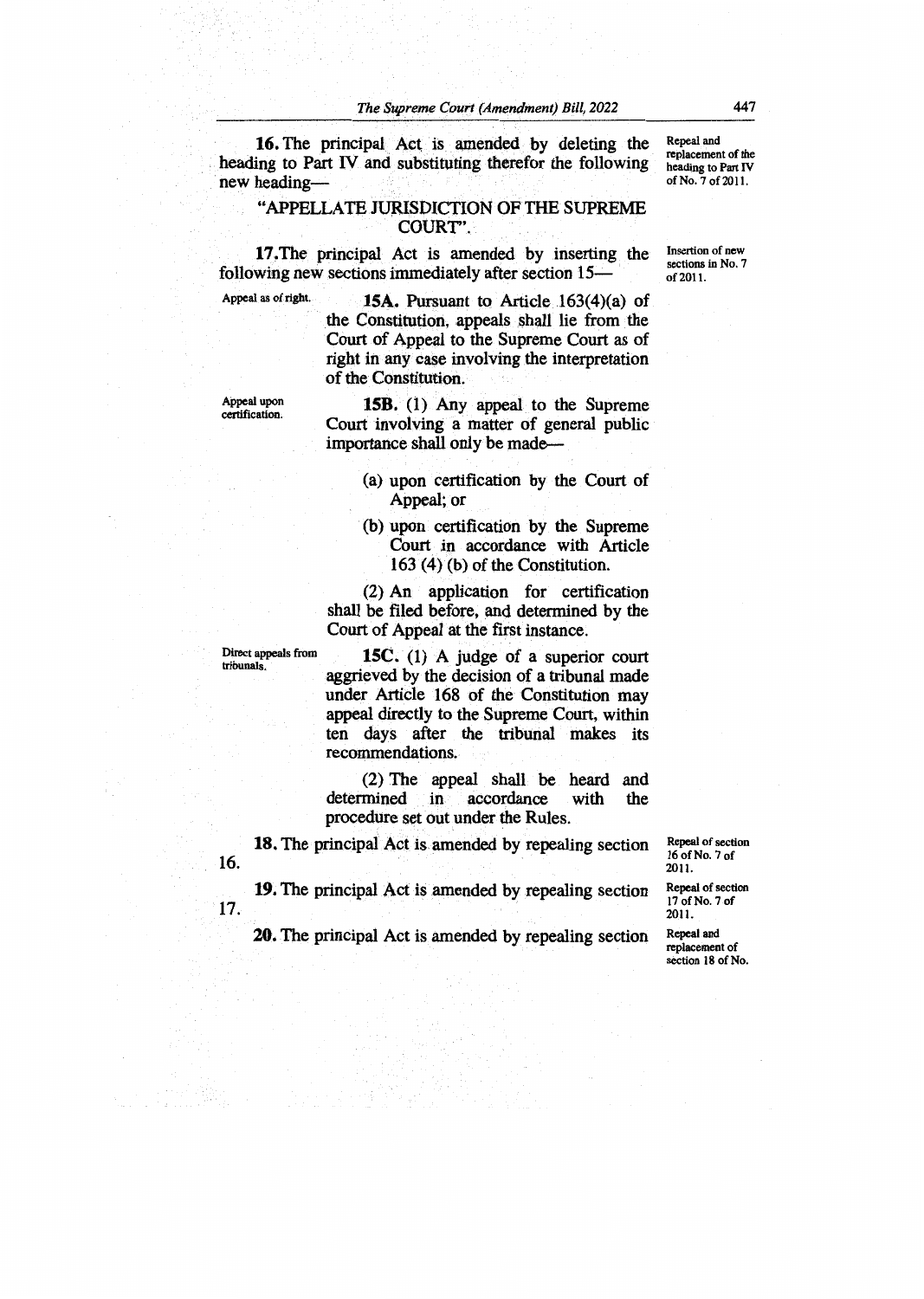18, and substituting therefor the following new section—

Summary dismissal. **18.** The Court may make an order for summary dismissal of a petition, a reference or an application, where it is apparent on the face of it that it is wholly defective.

21. The principal Act is amended by repealing section 19.

22. The principal Act is amended by repealing section 20, and substituting therefor the following new section —

Further evidence in Further evidence in **20.** (1) The Court may admit further appeals. evidence in determining an appeal, where the Court considers it necessary and appropriate in the circumstances.

> (2) The Court, in admitting additional evidence, shall consider whether additional evidence—

- (a) is directly relevant to the matter before the Court;
- (b) is capable of influencing or impacting on the decision of the Court;
- (c) could not have been obtained with reasonable diligence for use at the trial;
- (d) was not within the knowledge of the party seeking to adduce the additional evidence;
- (e) removes any vagueness or doubt over the case;
- (f) is credible and bears merit;
- (g) would not make it difficult or impossible for the other party to respond effectively; and
- (h) discloses a case of wilful deception to the Court.

**23.** Section 21 of the principal Act is amended— Amendment of

section 21 of No. 7 of 2011.

Repeal of section 19 of No. 7 of 2011. Repeal and replacement of section 20 of No. 7 of 2011.

7 of 2011.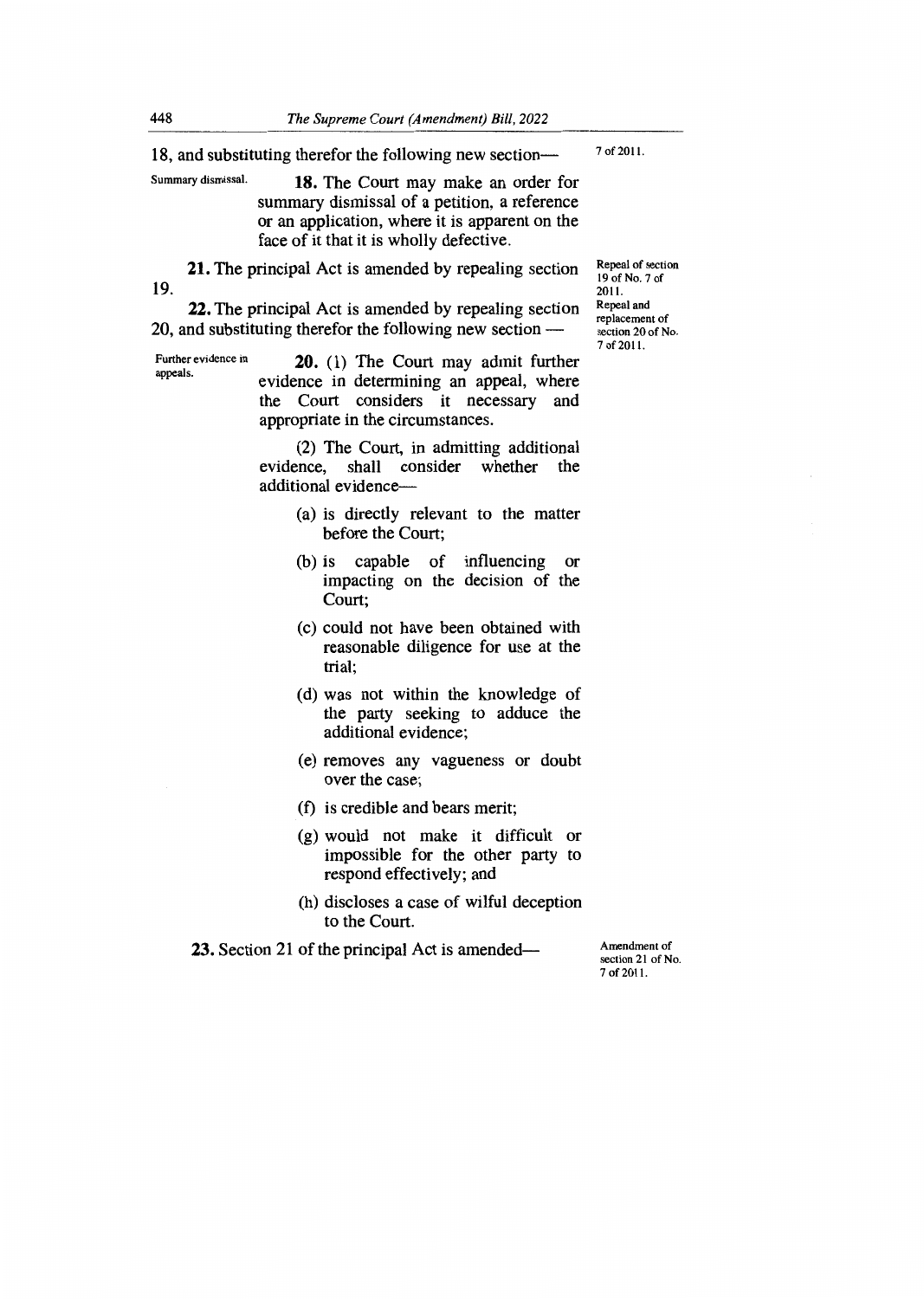(a) by deleting subsection (1), and substituting therefor the following new subsection—

"(1) On an appeal in proceedings heard in any court or tribunal, the Supreme Court may make any order, or grant any relief, that could have been made or granted by that court or tribunal;"

- (b) in subsection (3), by deleting the words "and may amend any defect or error in the record of appeal" appearing immediately after the words "issue in the appeal"; and
- (c) in subsection (4), by deleting the words "within fourteen days of delivery of its judgment, ruling, or order" appearing at the beginning of the subsection.

**24.** The principal Act is amended by inserting the following new section immediately after section 21—

Review of own decision.

**21A.** The Supreme Court may review its own decision, either on its own motion, or upon application by a party in any of the following circumstances—

- (a) where the judgment, ruling or order was obtained through fraud, deceit or misrepresentation of facts;
- (b) where the judgment, ruling or order is a nullity by virtue of being made by a court which was not competent;
- (c) where the court was misled into giving a judgment, ruling or order under the belief that the parties have consented; or
- (d) where the judgment, ruling or order was rendered on the basis of repealed Aw, or as a result of a deliberate concealment of a statutory provision.

**25.** Section 23 of the principal Act is amended—

Amendment of section 23 of No. 7 of 2011.

Insertion of new section2lA in No. 7 of 2011.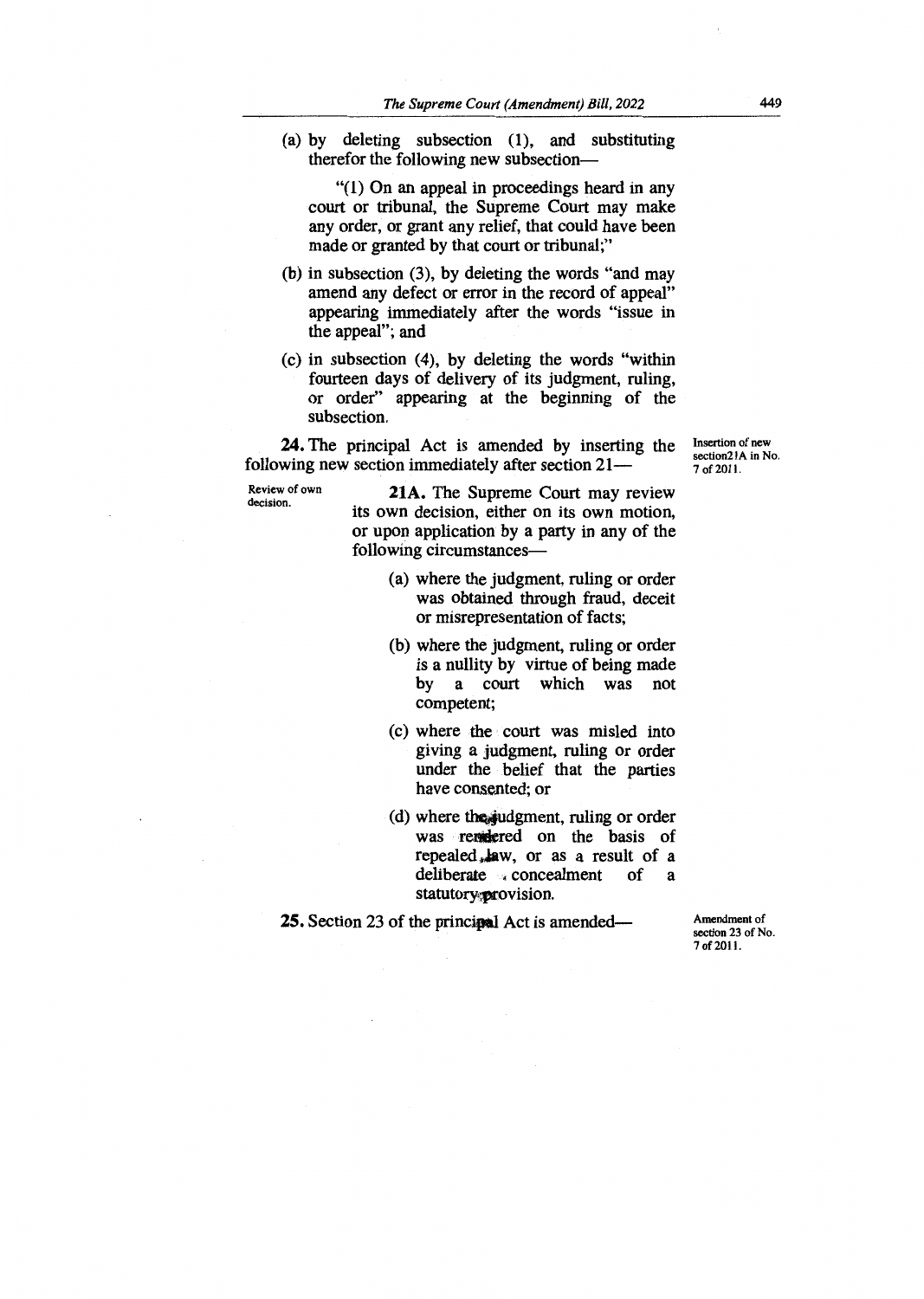(a) by deleting subsection (2) and substituting the following new subsections—

(2) A single judge may hear and determine an application for the following preliminary procedures—

(a) change of representation;

(b) admission of consent;

(c) consolidation of matters:

(d) correction of errors on the face of the record;

(e) review of a decision of the Registrar;

(f) substitution of service;

- (g) withdrawal of an advocate to cease acting for a party;
- (h) withdrawal of a document; or
- (i) certification of a matter as urgent.

(2A) Any two or more judges may conduct preliminary procedures to determine—

- (a) the manner of hearing an application;
- (b) extension of time; or
- (c) leave to file additional documents.

(2B) The following preliminary procedures shall only be heard and determined by the Court—

- (a) admission of parties, friend of the Court, and any interested party;
- (b) substitution of parties;
- (c) dismissal of a matter for want of prosecution;
- (d) summary dismissal of proceedings; or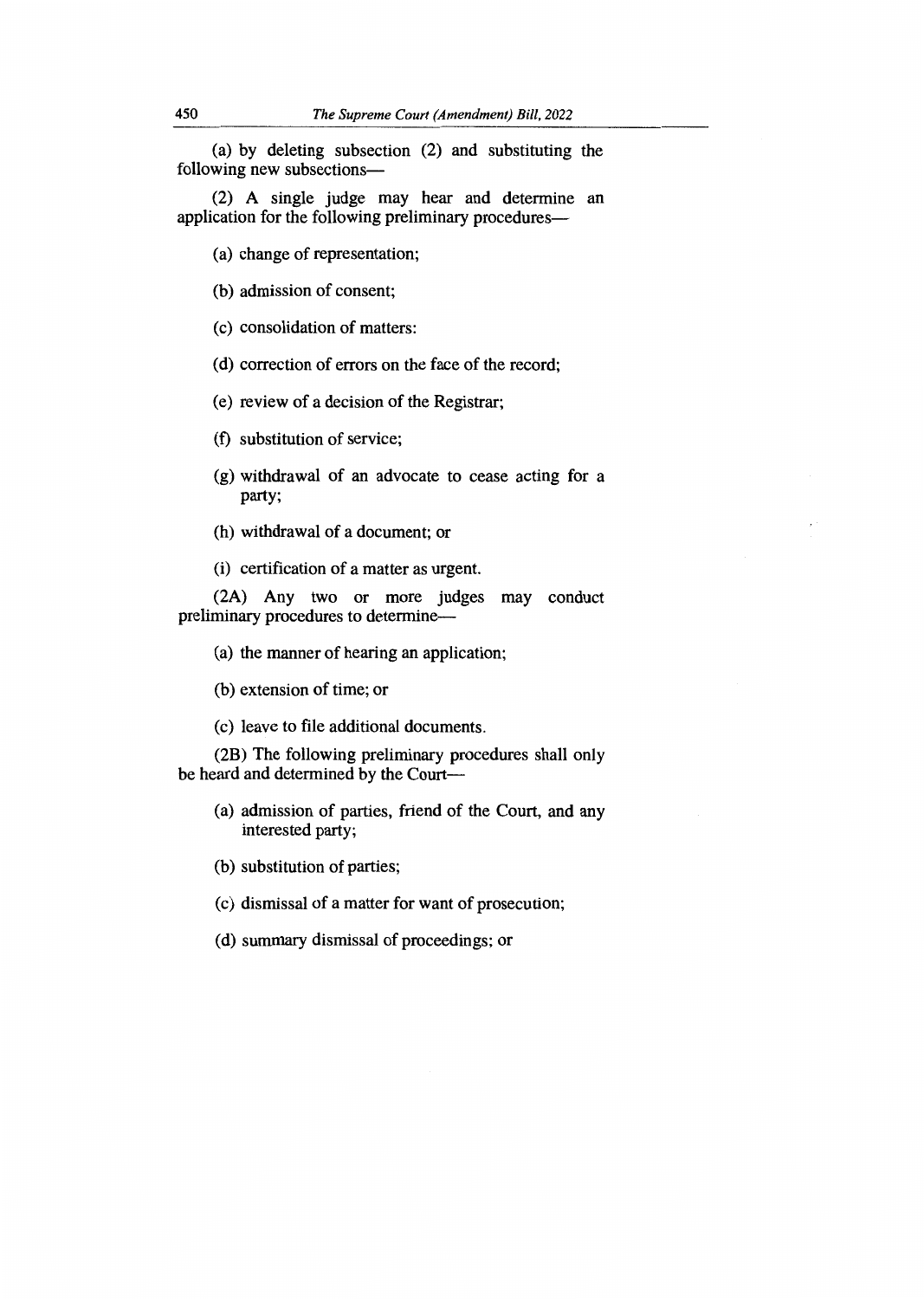(e) application for certification.

(2C) A. party aggrieved by the decision of a single judge or two judges may apply for review of the decision by five or more judges of the Court.

**26.** The principal Act is amended by inserting the following new section immediately after subsection 23—

Stay of proceedings. **23A.** (1) The Court may issue an order for stay of execution, an injunction, a stay of further proceedings or any other conservatory or interim orders, on such terms as the Court may deem fit where a party has—

> (a) instituted a petition of appeal as of right under Article 163 (4)(a) of the Constitution; or

> (b) obtained a certification under Article 163 (4)(b) of the Constitution and instituted a petition.

> (2) An application under subsection (1) shall only be made after filing the petition before the Court

**27.** The principal Act is amended by repealing section 24 and substituting therefor the following new section—

Interlocutory directions.

**24. (1)** Subject to this Act, in conducting any preliminary procedures, a single judge may issue interlocutory orders or directions as the judge deems fit, but such orders or directions shall not dispose of for determination in proceedings.

(2) An interlocutory order or direction issued by a single judge shall lapse after fourteen days, unless confirmed by the Court.

**28.** Section 25 of the principal Act is amended by inserting the following new subsections immediately after

Amendment of section 25 of No. 7 of 2011.

Repeal and replacement of section 24 of No. 7 of 2011.

Insertion of new section 23A in No. 7 of 2011.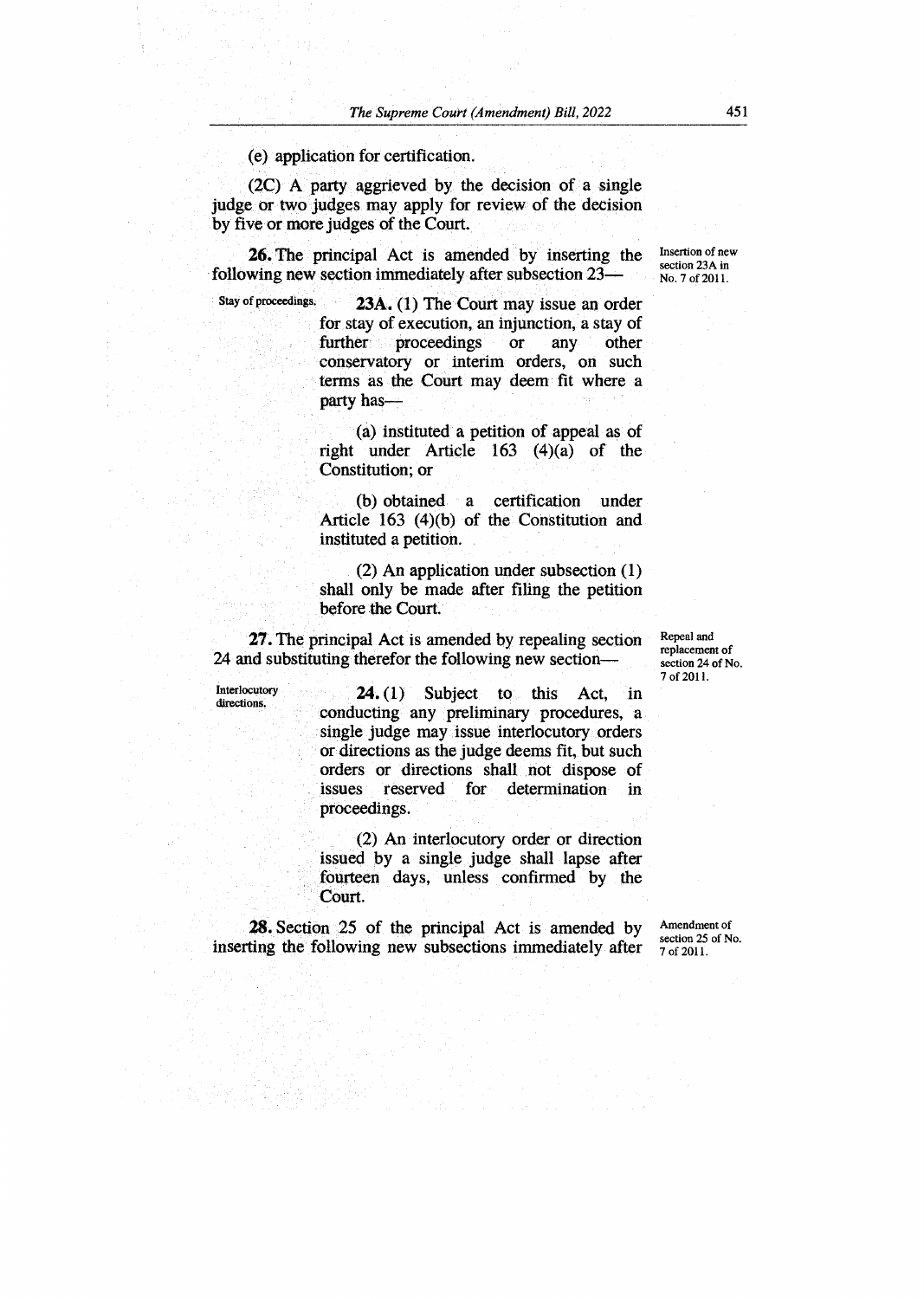subsection (2)—

(3) Where a judge presiding over a matter is not able to deliver a judgment on account of death, suspension, removal from office, retirement or infirmity, which occasions a lack of prescribed quorum in the Court, the Chief Justice may substitute such judge.

(4) The incoming judge, in the terms of sub-section (3), shall rely on submissions and proceedings on record, as a basis for delivering judgment.

**29.** Section 26 of the principal Act is amended—

- (a) by deleting subsection (1) and substituting therefor the following—
	- (1) The Supreme Court may deliver a judgment—
	- (a) in open court; or
	- (b) by physical or electronic service of the same to the parties.
- (b) by deleting subsection (3); and
- (c) by deleting subsection (4).

**30.** Section 28 of the principal Act is amended—

Amendment of section 28 of No. 7 of 2011.

Amendment of section 26 of No. 7 of 2011.

(a) by deleting subsection (3) and substituting therefor the following—

(3) The Supreme Court may sentence a person who commits an offence under subsection (1) to imprisonment for a period not exceeding six months, or to pay a fine not exceeding one million shillings, or to both, for every offence.

(b) by deleting subsection (4) and substituting therefor the following—

(4) For avoidance of doubt, the Court has inherent powers to punish any person for contempt, in any other case to which this section does not apply.

(c) by deleting subsection (5) and substituting therefor the following—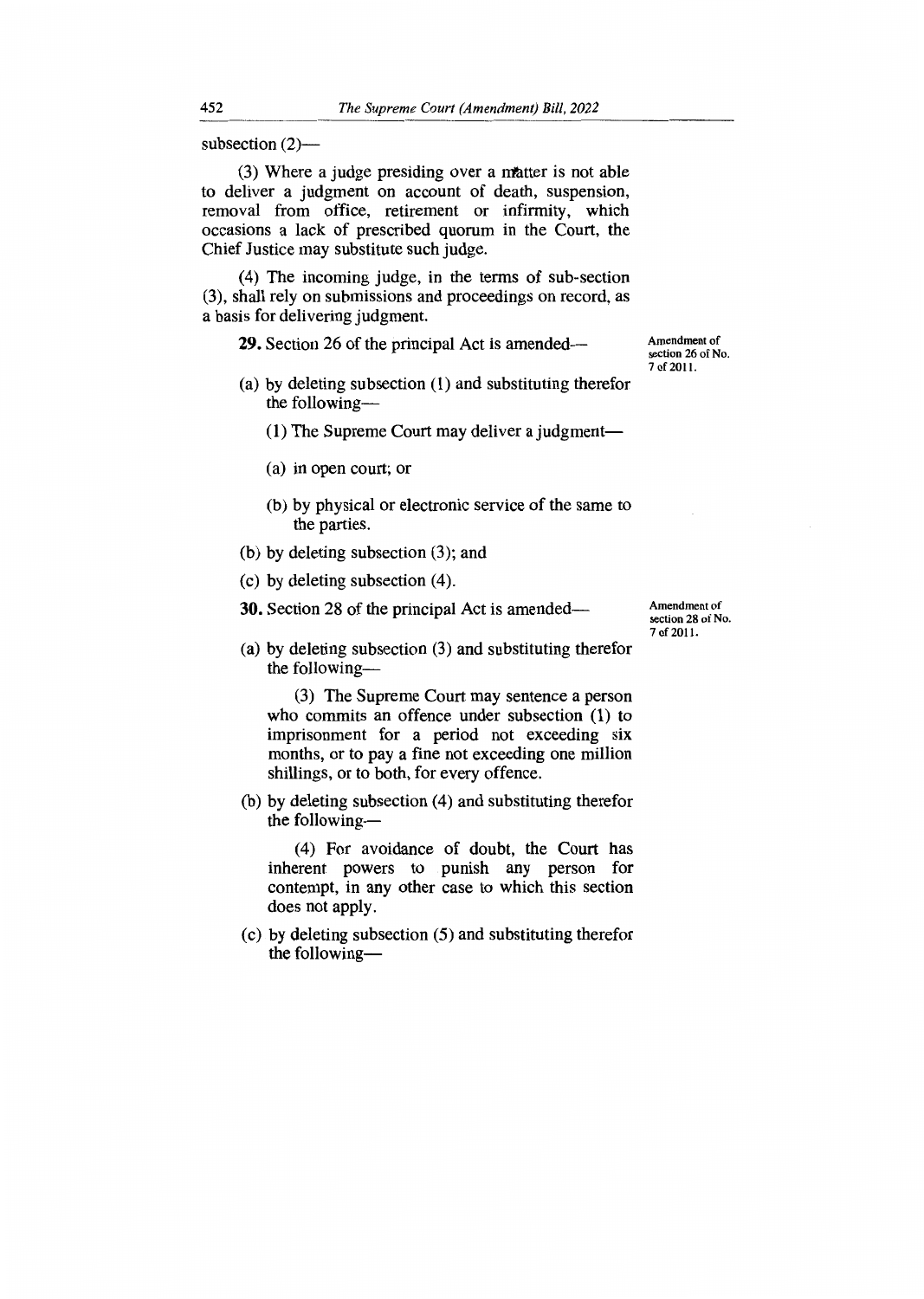(5) The Court shall not initiate any contempt of court proceedings Qp its on motion after expiry of twelve months from the date on which the contempt is alleged to have been committed.

(d) by inserting the following new subsection immediately after subsection (5)—

(6) The Court may make an order denying audience to the contemnor for any period, as the Court may deem fit, but not exceeding eighteen months.

31. The principal Act is amended by inserting the following new sections immediately after section 29Insertion of new sections in No. 7 of 2011.

Nomination of Court **29A.** The Court may make Rules in representatives. respect of the—

- (a) conduct of the election of the representative of the Court to the Judicial Service Commission; and
- (b) conduct of the election or nomination of any person that the Court may, under any written law, be required to elect or nominate.

Committees of the **29B.** The Court may establish committees for the purpose of efficient management of its affairs, including the welfare of the judges and staff of the Court.

Alternative Dispute **29C.** (1) In the conduct of proceedings, Resolution the Court shall promote and encourage the Court shall promote and encourage alternative dispute-resolution mechanisms, in accordance with Article 159(2)(c) of the Constitution.

> $(2)$  Reference of a matter to alternative dispute resolution maybe initiated by the Court on its own motion, or at the request of the parties.

Court sittings and recess.

**29D.** (1) The Court shall have three sittings in every, year.

(2) The sittings of the Court shall be—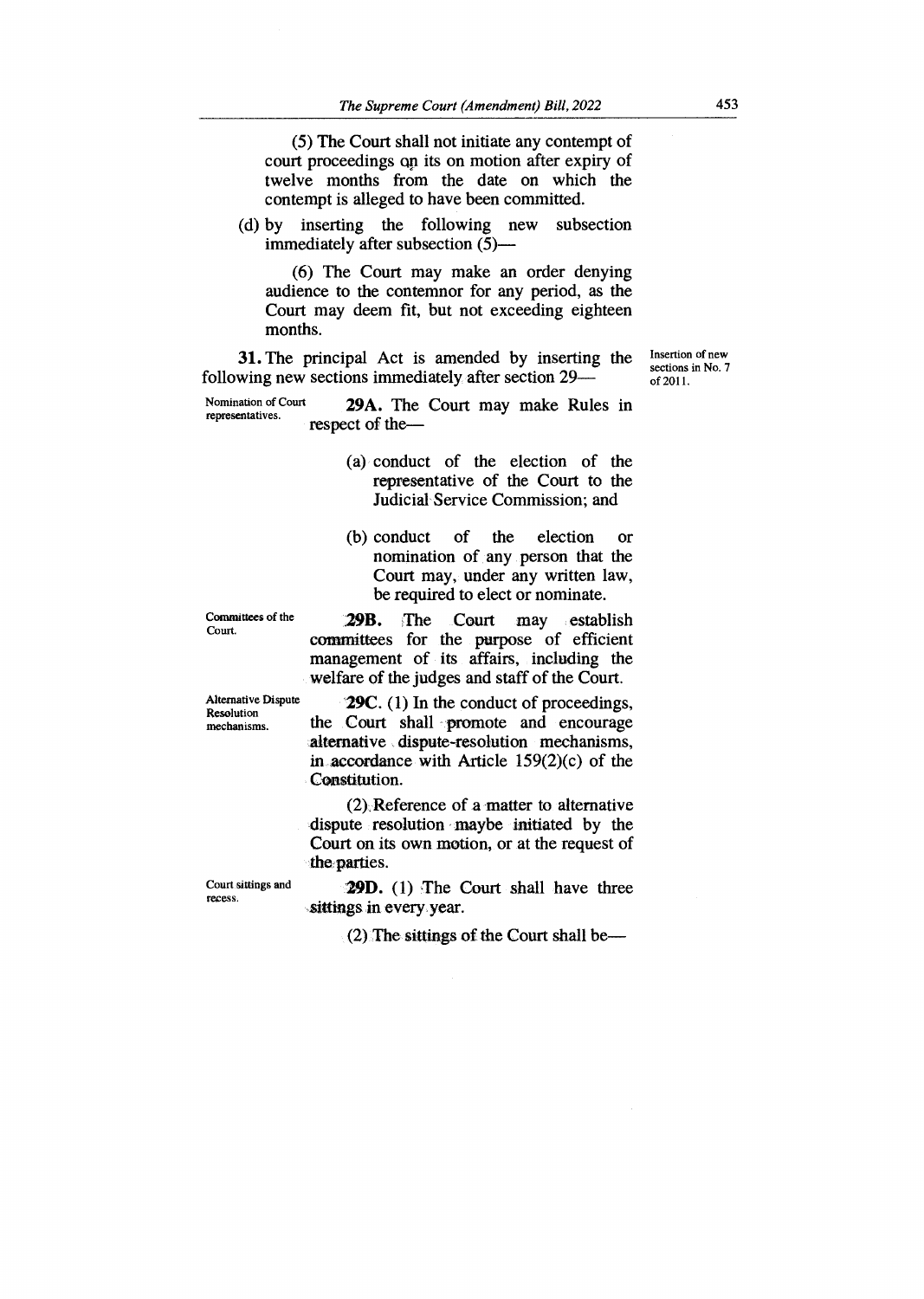- (a) from the 14th January to the second Wednesday before Good Friday;
- (b) from the first Wednesday after Easter Week to the 31st July; and
- (c) from the 16th September to the 20th December.

Ethics and integrity. **29E.** Every judge of the Court shall sign and ascribe to the Judicial Code of Conduct.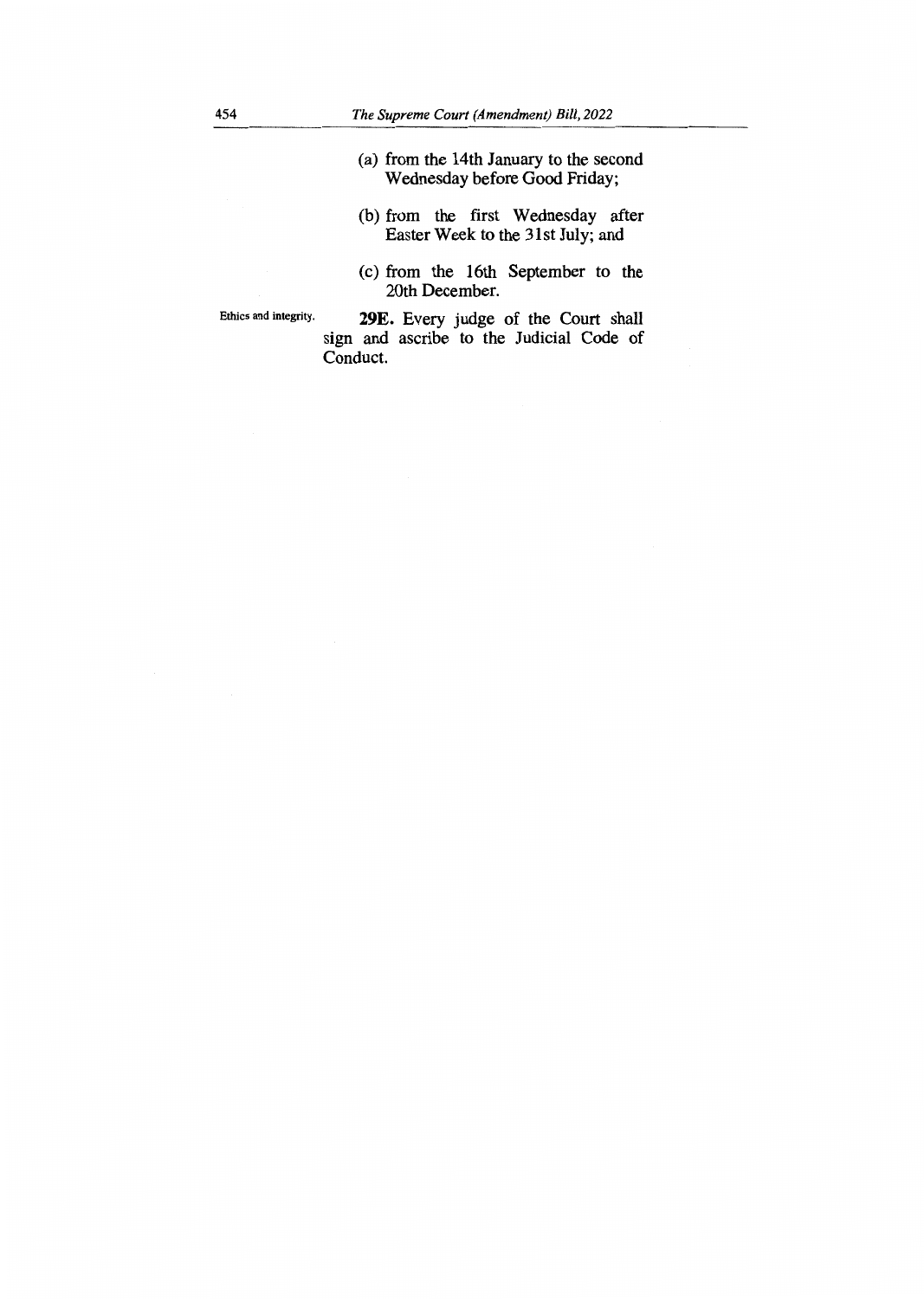### **MEMORANDUM OF OBJECTS AND REASONS**

The purpose of this Bill is to amend the Supreme Court Act, 2011in order to align it with the current practices of the Court and to improve the Court's efficiency in the discharge of its duties. A number of sections of the Act have been declared unconstitutional, and there is need to have the same reflected in the Act. Furthermore, the Court has recommended amendment to the Act in various cases, such as the *Commission on Administrative Justice v Attorney-General & Law Society of Kenya (Interested Party), Petition No 284 of 2012; Malcolm Bell Case, Supreme Court Application No. 1 of 2013.* It is therefore necessary in these circumstances, to update the Supreme Court's governing statute.

**Clause lof** the Bill provides for the short title.

**Clause 2 of** the Bill amends section 2 of the Act by deleting the definition of "Chief Registrar", amending the definition of "Court" and "Registrar" and inserting new definitions in the Act with respect to "petition", "proceedings", "preliminary procedures" and "president".

**Clause 3 of** the Bill amends section 3(d) of the Act to remove the reference to matters relating to the transition from the former constitution to the current one as these matters will still be catered for even without direct reference.

**Clause 4 of** the Bill introduces a new section 3A clarifying the inherent powers of the Court to make orders or provide directions for administration of justice, where necessary.

**Clause 5 of** the Bill repeals section 4 of the Act and substitutes it with a new section 4 which provides that a vacancy in the Supreme Court shall not affect the jurisdiction of the Court as long the bench has five judges.

**Clause 6 of** the Bill amends section 6 (2) of the Act to provide that in the absence of the Chief Justice and Deputy Chief Justice, the most senior available judge shall perform any necessary administrative duty.

**Clause 7 of** the Bill provides for a new section 6A setting out the functions of the President of the Court.

**Clause 8 of** the Bill repeals section 8 of the Act which prescribes the manner of arriving at decisions.

**Clause 9of** the Bill amends section 9 (1) of the Act by rewording the provision to be more concise and remove unnecessary words.

**Clause 10 of** the Bill amends section 10 (1) of the Act by deleting the duty of the Registrar to enforce decisions of the Court and instead providing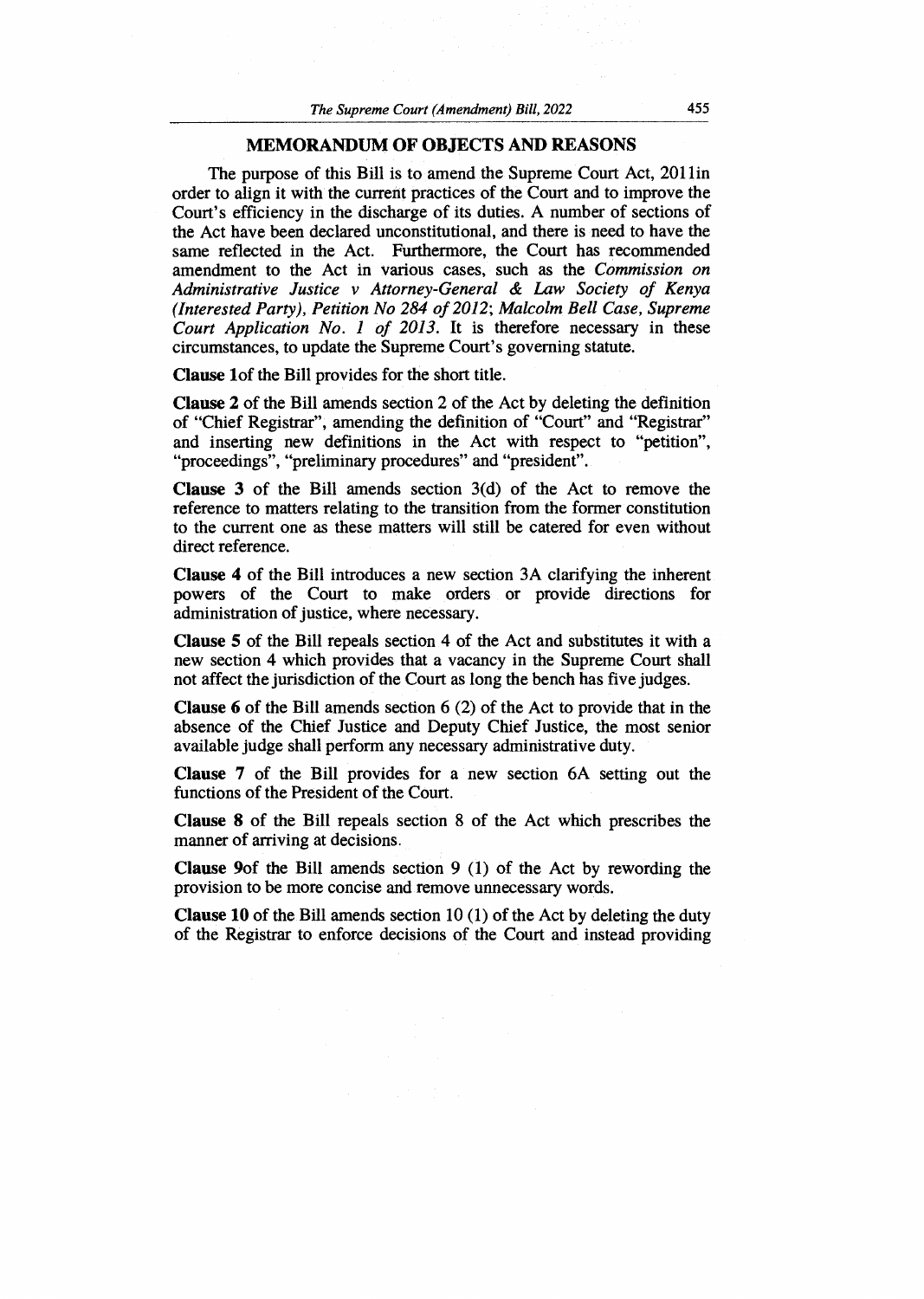that the Registrar shall be responsible for taxing costs of any proceedings before the Court as between the parties.

**Clause 11** of the Bill proposes to introduce a new section 11A providing for aspects of case management and promotion of the use of information, and communication technology.

**Clause 12 of** the Bill amends the heading to Part III of the Act so that it refers to the "Original jurisdiction of the Supreme Court".

**Clause 13 of** the Bill deletes section 13 of the Act and replaces it with a new section 13 which outlines when the Court may give an advisory opinion.

**Clause 14 of** the Bill proposes to introduce a new section 13A in the Act providing for the procedure of the Court in adjudicating matters relating to state of emergency.

**Clause 15 of** the Bill repeals section 14 of the Act which provides for special jurisdiction of the Court.

**Clause 16** of the Bill amends the heading to Part IV of the Act so that it refers to the "Appellate jurisdiction of the Supreme Court".

**Clause 17 of** the Bill proposes to introduce a new section 15A to provide for the Court's powers to entertain appeals as of right, and upon due certification.

**Clause 18 of** the Bill repeals section 16 of the Act which provides for "criteria for leave to appeal".

**Clause 19 of** the Bill repeals section 17 of the Act which provides for "direct appeals only in exceptional circumstances".

**Clause 20 of** the Bill repeals section 18 of the Act and substitutes it with provisions on summary dismissal.

**Clause 21 of** the Bill repeals section 19 of the Act which provides for "extent of appellate jurisdiction of the Supreme Court".

**Clause 22 of** the Bill repeals section 20 of the Act and substitutes it with provisions on further evidence in appeals.

**Clause 23 of** the Bill amends section 21 of the Act by removing reference to the appellate jurisdiction of the Court which have been provided for under Part IV. It also removes the limitation of the Court to be able to correct an oversight within fourteen days only.

**Clause 24 of** the Bill provides for a new section 21A setting out the Court's procedure for reviewing its own decisions.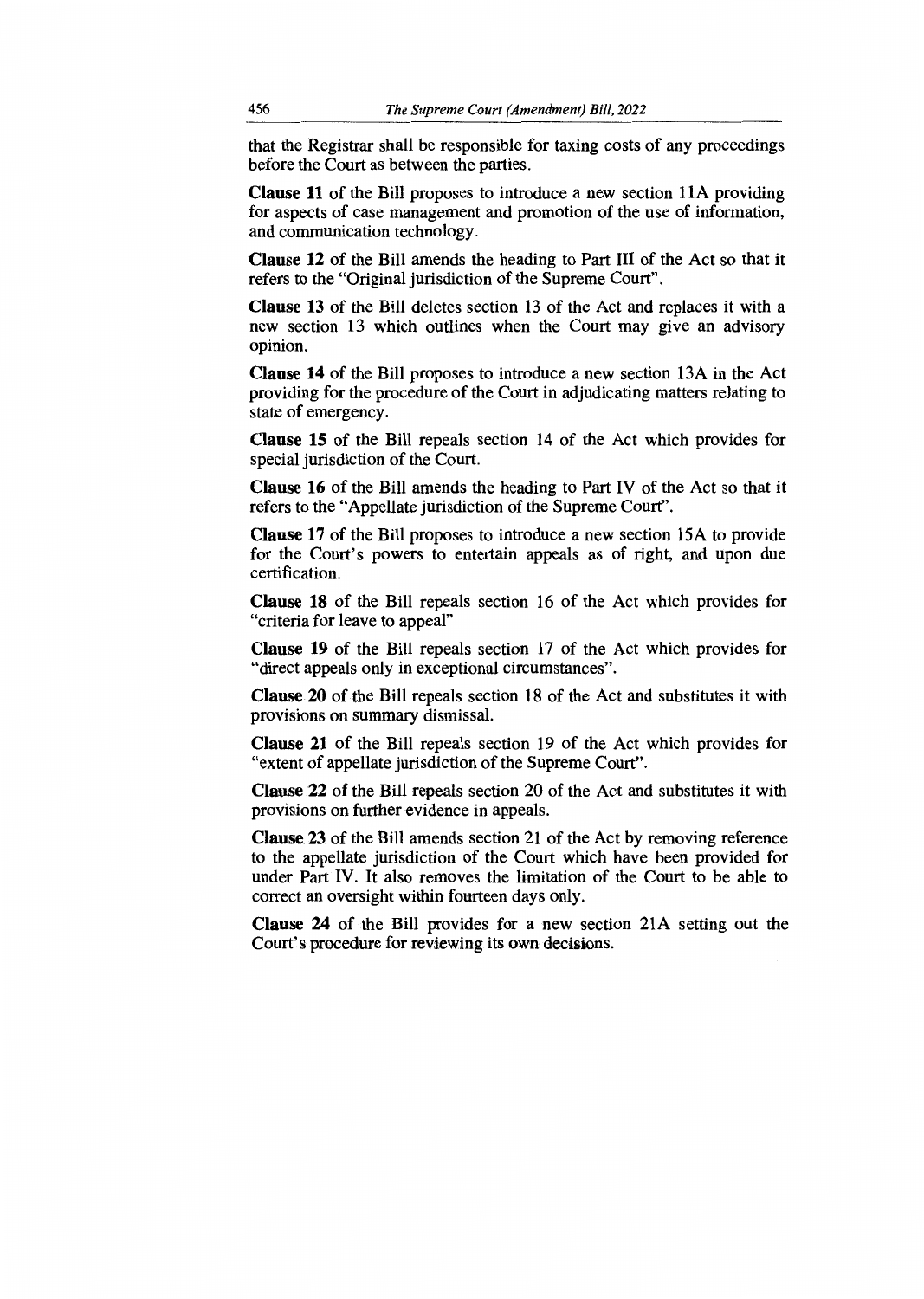25 of the Bill prescribes the preliminary procedures that may be handled by one judge, two or more judges and the Court.

Clause 26 of the Bill proposes to introduce a new section 23A providing for the stay of execution, injunction, a stay of further proceedings or any other conservatory or interim orders on such terms as the Court may deem fit.

 $\mathbf{u}$ se 27 of the Bill repeals section 24 of the Act and substitutes **use** 27 of the Bill repeals section 24 of the Act and substitutes it with  $u$  provisions on interlocutory directions. new provisions on interlocutory directions.

**Clause 28** of the Bill amends section 25 of the Act by inserting new subsections which provides that the Chief Justice may substitute a judge where a judge presiding over a matter is not able to deliver a judgement.

tt the<br>rvice **Clause 29** of the Bill amends section 26 of the Act to provide that the to the parties in addition to physical or electronic service to the parties in addition to in open court.

Clause  $30$  of the Bill amends section 28 of the Act by enhancing the penalty for contempt of Court. The clause also provides the Court may make an order denying audience to a contemnor for a period not exceeding  $e$ **ighteen** months.

Clause 31 of the Bill contains a new section 29A providing guidelines for nomination of the Court's representatives to service organs. Further to this, the clause proposes the introduction of new sections which provide that the Court may establish comrnitteesfor the efficient management of its operations. Lastly, the clause provides for the Court's calendar.

**Statement on the delegation of legislative powers and limitation of fundamental rights and** freedoms

The Bill conference on the Court the Court the Court the Court the Court the Court of the Court of the Court of the Court of the Court of the Court of the Court of the Court of the Court of the Court of the Court of the Co The Bill confers on the Court the powers to make Regulations. It does not limit any fundamental rights or freedoms. does not limit any fundamental rights or freedoms.

#### **Statement on how the Bill concerns county governments**

The Bill does not concern county governments in terms of Article 110 (1) (a) of the Constitution.

**Statement of the Bill as a money Bill within the meaning of Article 114 of the Constitution** 

The Bill is not a Money Bill within Article 114 of the Constitution.

Dated the 23rd March, 2022.

AMOS KIMINYA *Leader of the Majority Party.*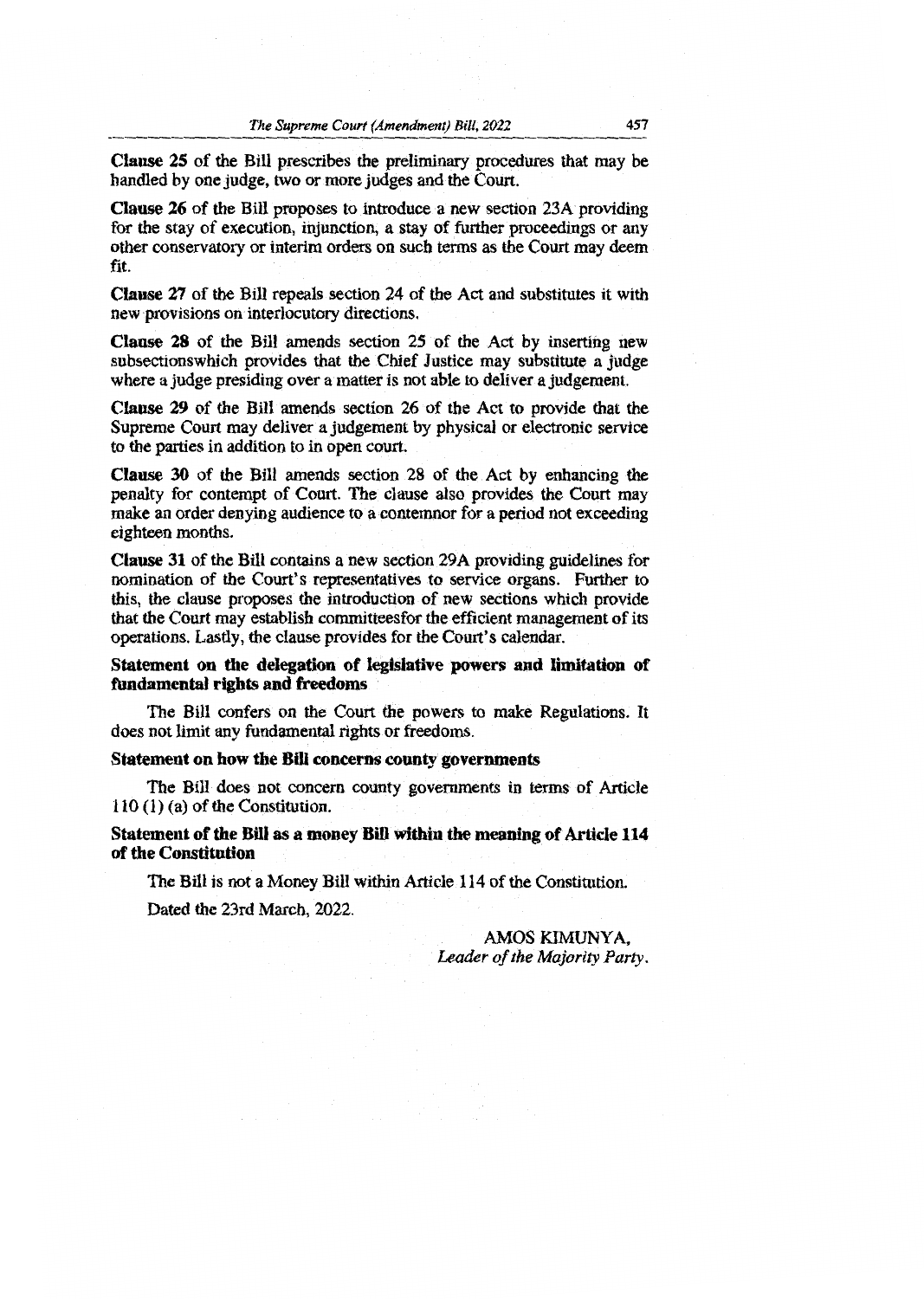## Section 2 of the principal Act which it is proposed to amen referred

"Chief Registrar" means the Chief Registrar of the Judiciary referred to in Article 161 of the Constitution;

"Court" means the Supreme Court;

"Registrar" means the Registrar of the Supreme Court appointed pursuant to section 9;

## *Section 3 of the principal Act which it is proposed to amend*  —

The object of this Act is to make further provision with respect to the oeration of the Supreme Court as a court of final judicial authority to, i. among other things—

- (a) assert the supremacy of the Constitution and the sovereignty of the people of Kenya;
- $\mathcal{L}$ (b) provide authoritative and impartial interpretation of the Constitution;
- (c) develop rich jurisprudence that respects Kenya's history and traditions and facilitates its social, economic and political growth;
- $\mathcal{L}$ (d) enable important constitutional and other legal matters, including matters relating to the transition from the former to the present constitutional dispensation to be determined having due regard to constitutional dispensation, to be determined having due regard to the circumstances, history and cultures of the people of Kenya;
- (e) improve access to justice; and
- $\mathcal{L}$ provide for the administration of the Supreme Court and related matters.

#### *Section 4 of the principal Act which it is proposed to amend*

A vacancy in the Supreme Court as constituted under Article 163(1) of the Constitution shall not affect thejurisdiction of the Court.

#### *Seetion 6 of the principal Act which it is proposed to amend—*

bsence of the Chief Justice, the Deputy Chief Justice shall preside. The Chief Justice shall preside over the Supreme Court and in the

Chief Justice are absent or (2) If the Chief Justice and the Deputy C<br>to preside or the offices of Chief Just unable to preside, or the offices of Chief Justice and the Deputy Chief Justice are vacant, the most senior available judge of the Supreme Court shall preside over the Court.

spection  $(2)$  shall be conclusive proof of the judge's authority to do so The presiding by a judge over the Supreme Court pursuant to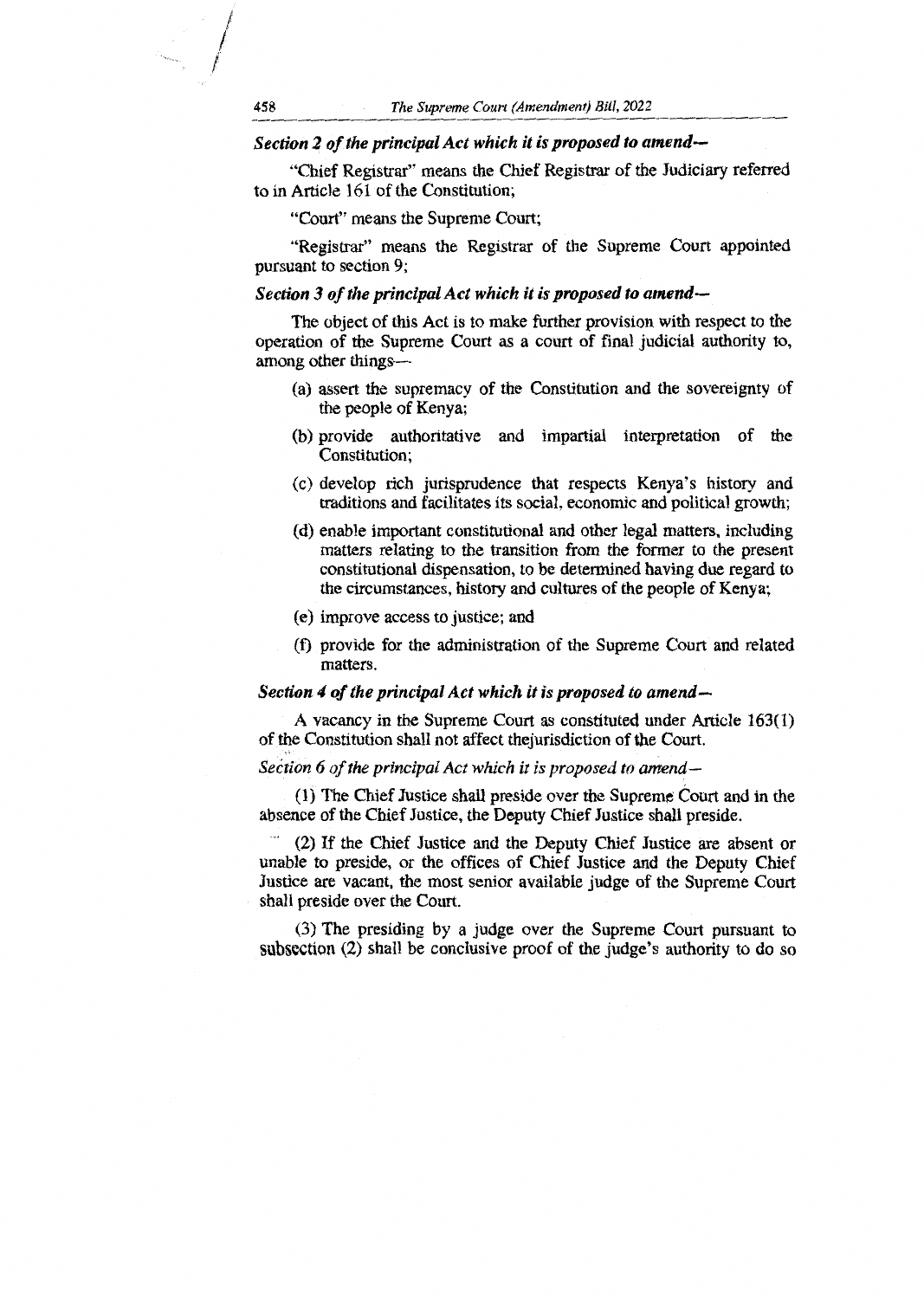and no action of the Judge, and no judgment or decision of the Court shall be questioned on the ground that the necessity for the judge to preside over the Court had not arisen or had ceased.

### *Section 8 of the principal Act which it is proposed to repeal-*

8. (1) The judgment of the majority of the judges of the Supreme Court shall be the judgment of the Court.

(2) A judge of the Supreme Court shall not sit at a hearing of an appeal against a judgment or order given in a case previously heard before the judge.

#### *Section 9 of which it is proposed to amend—*

(1) There shall be a Registrar of the Supreme Court who shall, pursuant to Article 161(3) of the Constitution, be appointed by the Judicial Service Commission.

(2) The Registrar and other officers appointed shall exercise such powers and perform such duties as may be conferred upon them upon directions of the Court, the rules of court and the directions of the Chief Justice.

#### *Section 10 of the principal Act which it is proposed to amend—*

(1) In relation to proceedings before the Supreme Court, the Registrar shall act in accordance with the directions of the Chief Justice, the Court and the rules and shall, in particular, be responsible for—

- (a) the establishment and maintenance of the Registry;
- (b) the acceptance, transmission, service and custody of documents in accordance with the rules;
- (c) the enforcement of decisions of the Court;
- (d) certifying that any order, direction or decision is an order, direction or decision of the Court, or of the Chief Justice or other judge, as the case may be;
- (e) causing to be kept records of the proceedings and the minutes of the meetings of the Court and such other records as the Court may direct;
- (f) the management and supervision of the staff of the Court;
- (g) the day to day administration of the Court;
- (h) the management of the library of the Court;
- (i) ensuring the publication of the judgments of the Court; and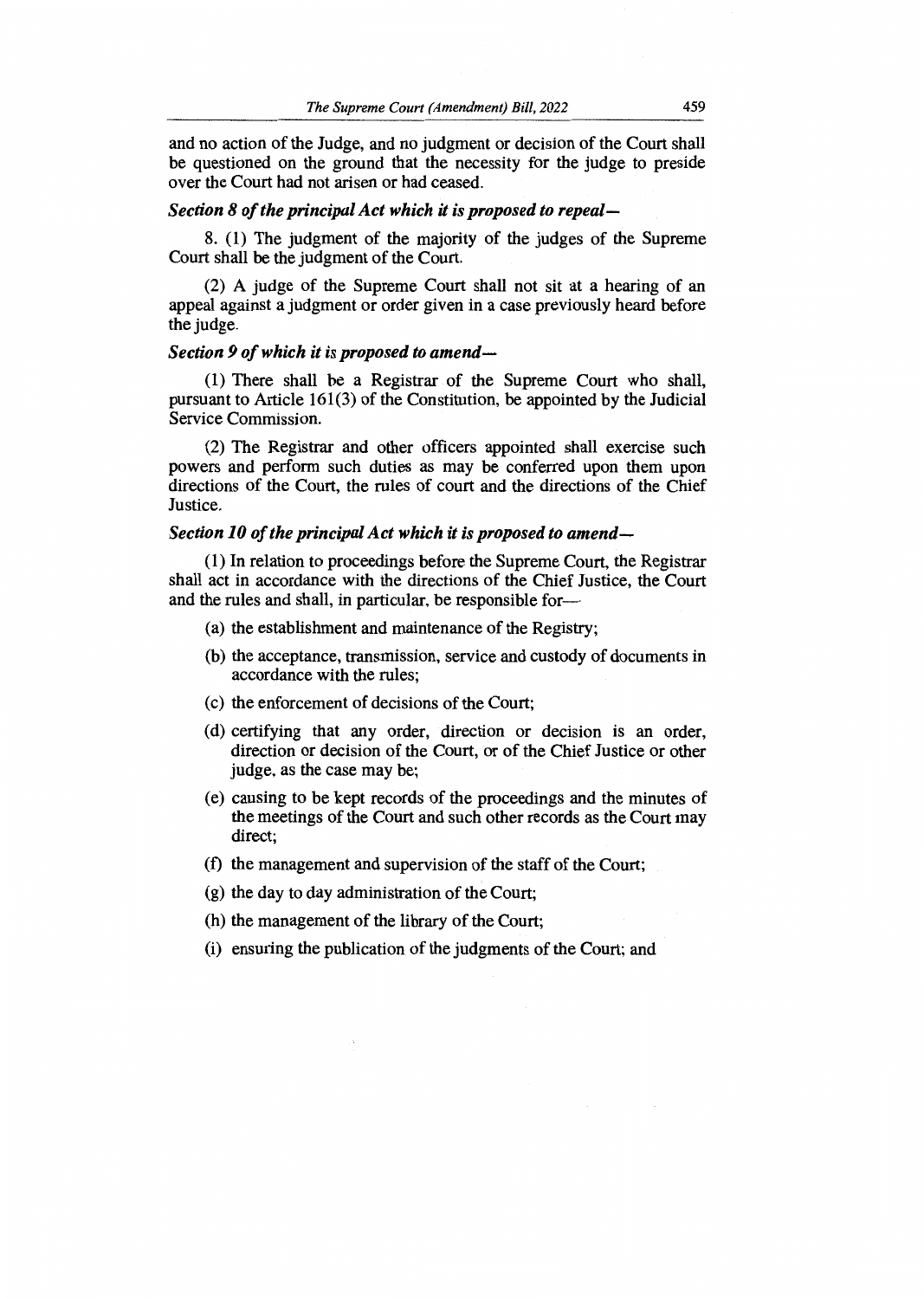(j) undertaking any duties assigned by the Court.

(2) The Registrar may consider and dispose of procedural or administrative matters in accordance with the rules or on the direction of the Chief Justice.

## *The heading to part III of the principal Act which it is proposed to amend—*

## PART III — JURISDICTION OF THE SUPREME COURT

## *Section 13 of the principal Act which it is proposed to amend—*

An advisory opinion by the Supreme Court under Article 163(6) of the Constitution shall contain the reasons for the opinion and any judges who differ with the opinion of the majority shall give their opinions and their respective reasons.

### *Section 14 of the principal Act which it is proposed to repeal—*

(1) To ensure that the ends of justice are met, the Supreme Court shall, within twelve months of the commencement of this Act, either on its own motion or on the application of any person, review the judgments and decisions of any judge—

- (a) removed from office on account of a recommendation by a tribunal appointed by the President, whether before or after the commencement of this Act; or
- (b) removed from office pursuant to the Vetting of Judges and Magistrates Act, 2011 (Act No. 2 of 2011); or
- (c) who resigns or opts to retire, whether before or after the commencement of this Act, in consequence of a complaint of misconduct or misbehaviour.

(2) To qualify for review under subsection (1), the judgment or decision shall have been the basis of the removal, resignation or retirement of, or complaint against, the judge.

- (3) The Court shall, in exercise of its powers under this section—
- (a) conduct a preliminary enquiry to determine the admissibility of the matter; and
- (b) have all the necessary powers to determine the review under this section, including calling for evidence.

(4) An application for review in respect of a judgment or decision made before the commencement of this Act shall not be entertained two years after the commencement of this Act.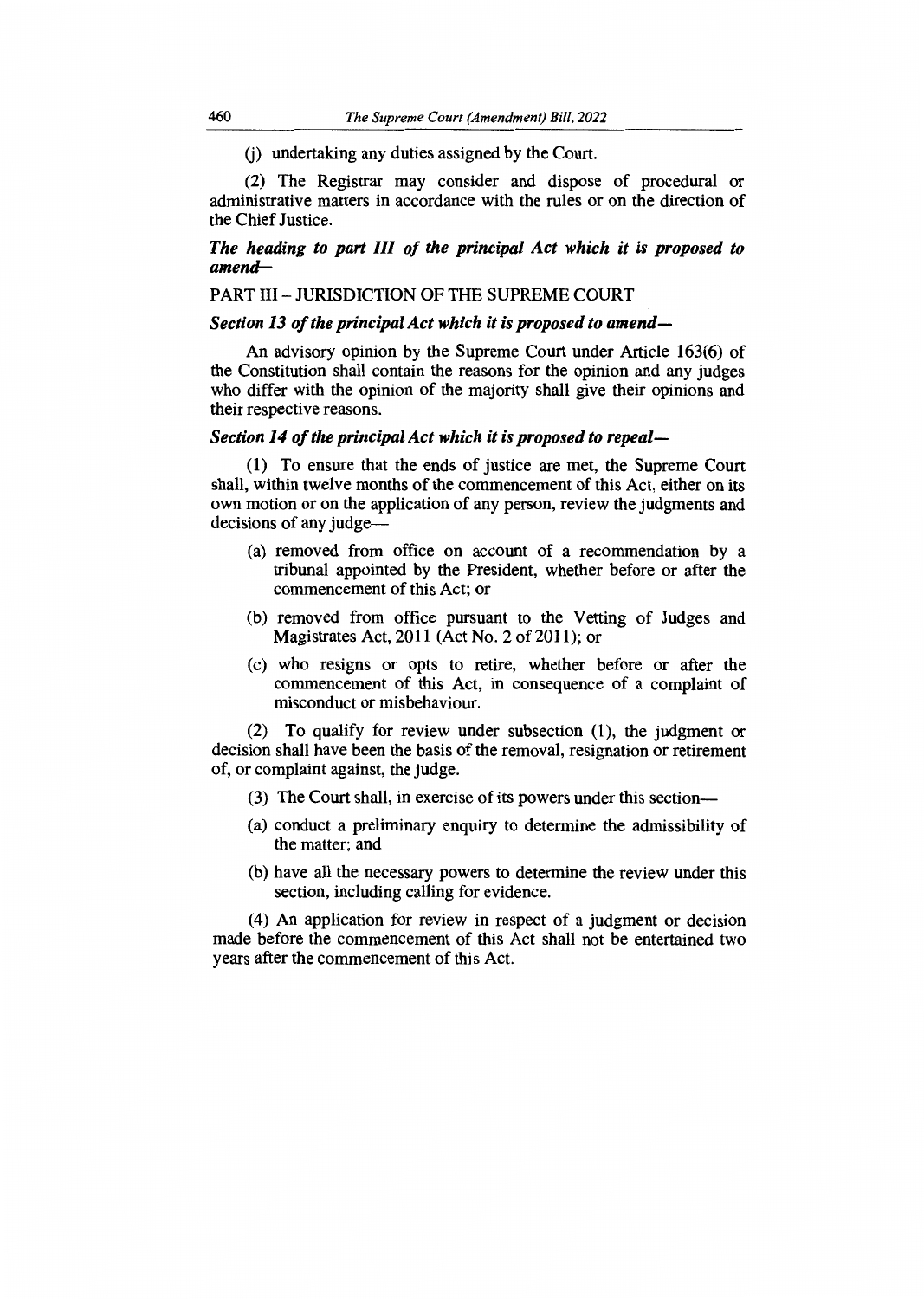(5) Nothing in this section shall be construed as limiting or otherwise affecting the inherent power of the Court, either on its own motion or on the application of a party, to make such orders as may be necessary for the ends of justice to be met or to prevent abuse of the due process of the Court.

## *The heading to part IV of the principal Act which it is proposed to amend—*

## PART IV — APPEALS TO THE SUPREME COURT

#### *Section 16 of the principal Act, which it is proposed to repeal—*

- (1) The Supreme Court shall not grant leave to appeal to the Court unless it is satisfied that it is in the interests of justice for the Court to hear and determine the proposed appeal.
- (2) It shall be in the interests of justice for the Supreme Court to hear and determine a proposed appeal if—
- (a) the appeal involves a matter of general public importance; or
- (b) a substantial miscarriage of justice may have occurred or may occur unless the appeal is heard.

(3) The Supreme Court shall not grant leave to appeal against an order made by the Court of Appeal or any other court or tribunal on an interlocutory application unless satisfied that it is necessary, in the interests of justice, for the Supreme Court to hear and determine the proposed appeal before the proceedings concerned is concluded.

(4) The Supreme Court may grant leave to appeal subject to such conditions as it may determine.

(5) The Supreme Court may, on application, vary any conditions imposed under subsection (4) if it considers it fit.

#### *Section 17 of the principal Act which it is proposed to repeal—*

The Supreme Court shall not grant leave to appeal directly to it against a decision made, a conviction entered, or a sentence imposed in proceedings in any court or tribunal, other than the Court of Appeal, unless in addition to being satisfied that it is necessary, in the interests of justice, for the Supreme Court to hear and determine the proposed appeal, it is also satisfied that there are exceptional circumstances that justify taking the proposed appeal directly to the Supreme Court.

## *Section 18 of the principal Act which it is proposed to amend—*

(1) The Supreme Court shall state its reasons for refusing to grant leave to appeal to the Court.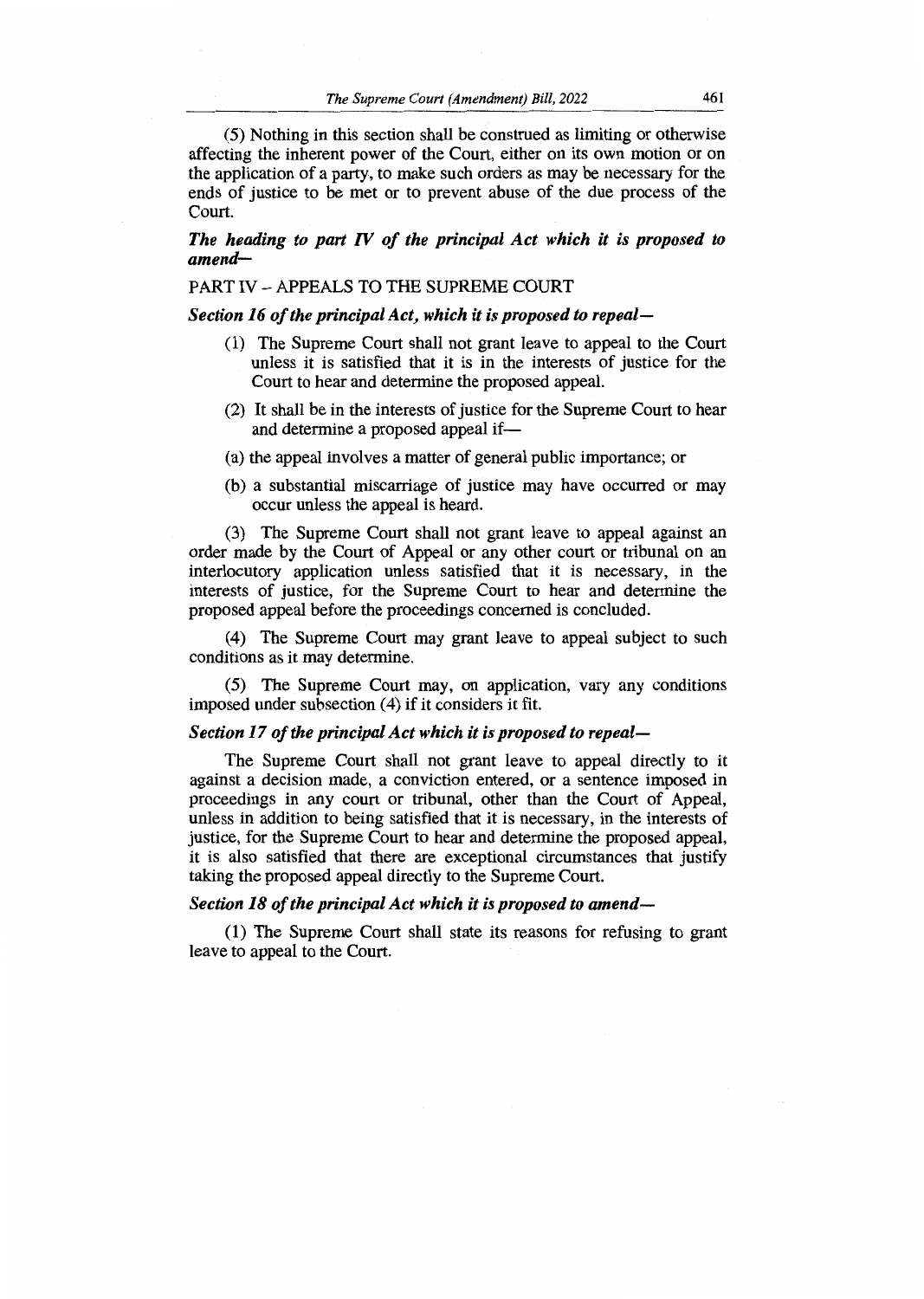(2) The reasons under subsection (1) may be stated briefly and in general terms.

## *Section 19 of the principal Act which it is proposed to repeal—*

The Supreme Court shall hear and determine appeals from the Court of Appeal or any other court or tribunal against any decision made in proceedings, only to the extent that—

- (a) a written law, other than this Act, provides for the bringing of an appeal to the Supreme Court against such decision; or
- (b) the decision is not a refusal to grant leave to appeal to the Court of Appeal.

#### *Section 20 of the principal Act which it is proposed to repeal—*

Appeals to the Supreme Court may, where the Court considers it necessary, proceed by way of a fresh hearing.

### *Section 21 of the principal Act which it is proposed to amend—*

(1) On an appeal in proceedings heard in any court or tribunal, the Supreme Court—

- (a) may make any order, or grant any relief, that could have been made or granted by that court or tribunal; and
- (b) may exercise the appellate jurisdiction of the Court of Appeal according to Article 163(4)(b) of the Constitution.

(2) In any proceedings, the Supreme Court may make any ancillary or interlocutory orders, including any orders as to costs that it thinks fit to award.

(3) The Supreme Court may make any order necessary for determining the real question in issue in the appeal, and may amend any defect or error in the record of appeal, and may direct the court below to inquire into and certify its findings on any question which the Supreme Court thinks fit to determine before final judgment in the appeal.

(4) Within fourteen days of delivery of its judgment, ruling or order, the Court may, on its own motion or on application by any party with notice to the other or others, correct any oversight or clerical error of computation or other error apparent on such judgment, ruling or order and such correction shall constitute part of the judgment, ruling or order of the Court.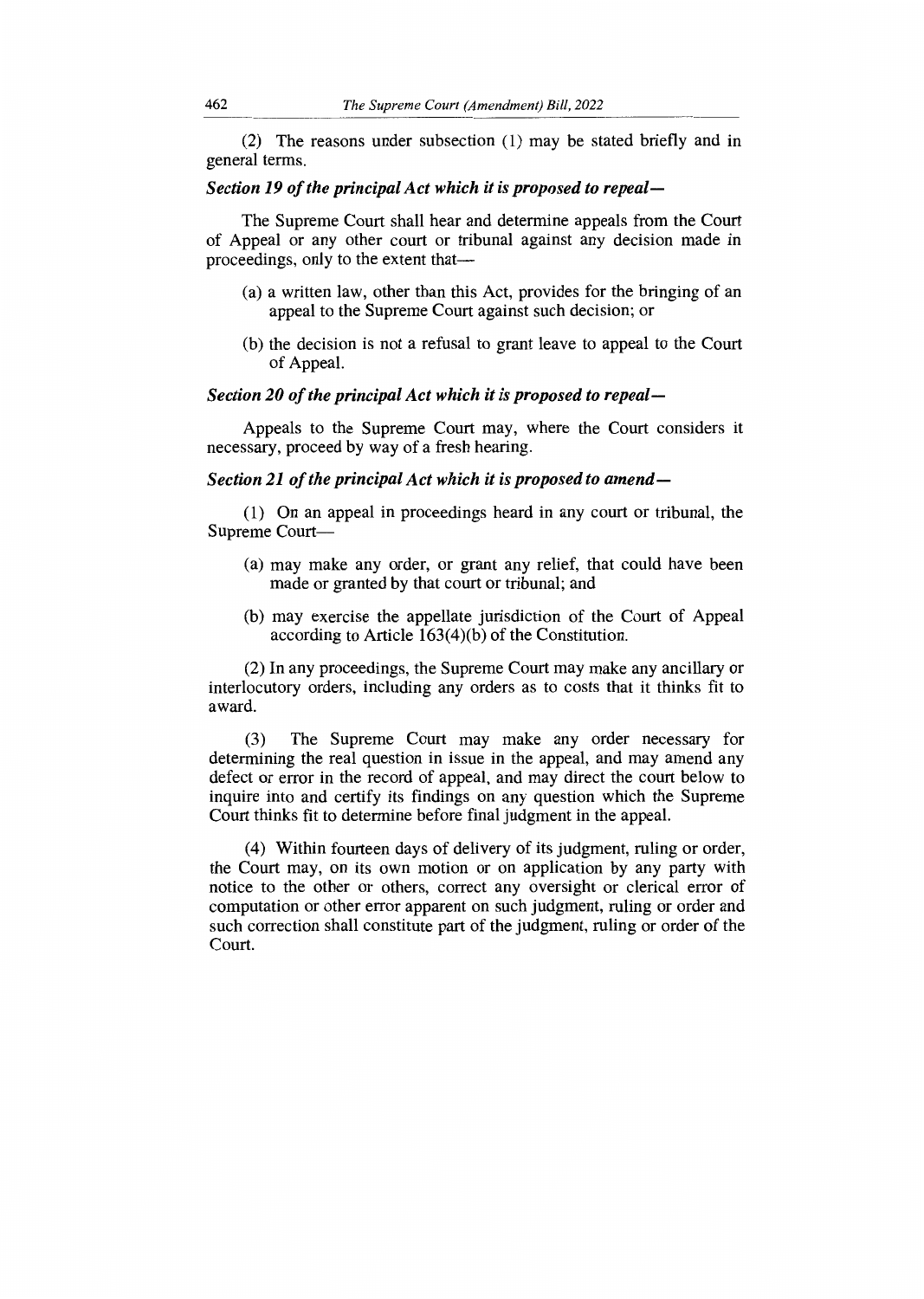## *Section 23 of the principal Act which it is proposed to amend—*

(1) For the purposes of the hearing and determination of any proceedings, the Supreme Court shall comprise five judges.

(2) Any two or more judges of the Supreme Court may act as the Court—

- (a) to decide if an oral hearing of an application for leave to appeal to the Court should be held, or whether the application should be determined solely on the basis of written submissions; or
- (b) to determine an application for leave to appeal to the Court.

## *Section 24 of the principal Act which it is proposed to amend—*

(1) In any proceeding before the Supreme Court, any judge of the Court may make any interlocutory orders and give any interlocutory directions as the judge thinks fit, other than an order or direction that determines the proceeding or disposes of a question or issue before the Court in the proceeding.

(2) Any person dissatisfied with the decision of one judge in the exercise of a power under subsection (1) is entitled to have the matter determined by a bench of five judges.

(3) Any judge of the Supreme Court may review a decision of the Registrar made within the civil jurisdiction of the Court under a power conferred on the Registrar by the rules, and may confirm, modify, or revoke that decision as the judge thinks fit.

(4) The judges of the Supreme Court who together have jurisdiction to hear and determine a proceeding may—

- (a) discharge or vary an order or direction made or given under subsection (1); or
- (b) confirm, modify, or revoke a decision confirmed or modified under subsection (2).

## *Section 25 of the principal Act which it is proposed to amend—*

(1) The judgment of the Supreme Court shall be in accordance with the opinion of a majority of the Judges hearing the proceeding concerned.

(2) If the judges are equally divided in opinion, the decision appealed from or under review shall be considered as having been affirmed.

## Section 26 of the principal Act which it is proposed to amend—

*(1)* A judgment of the Supreme Court shall be delivered in open court.